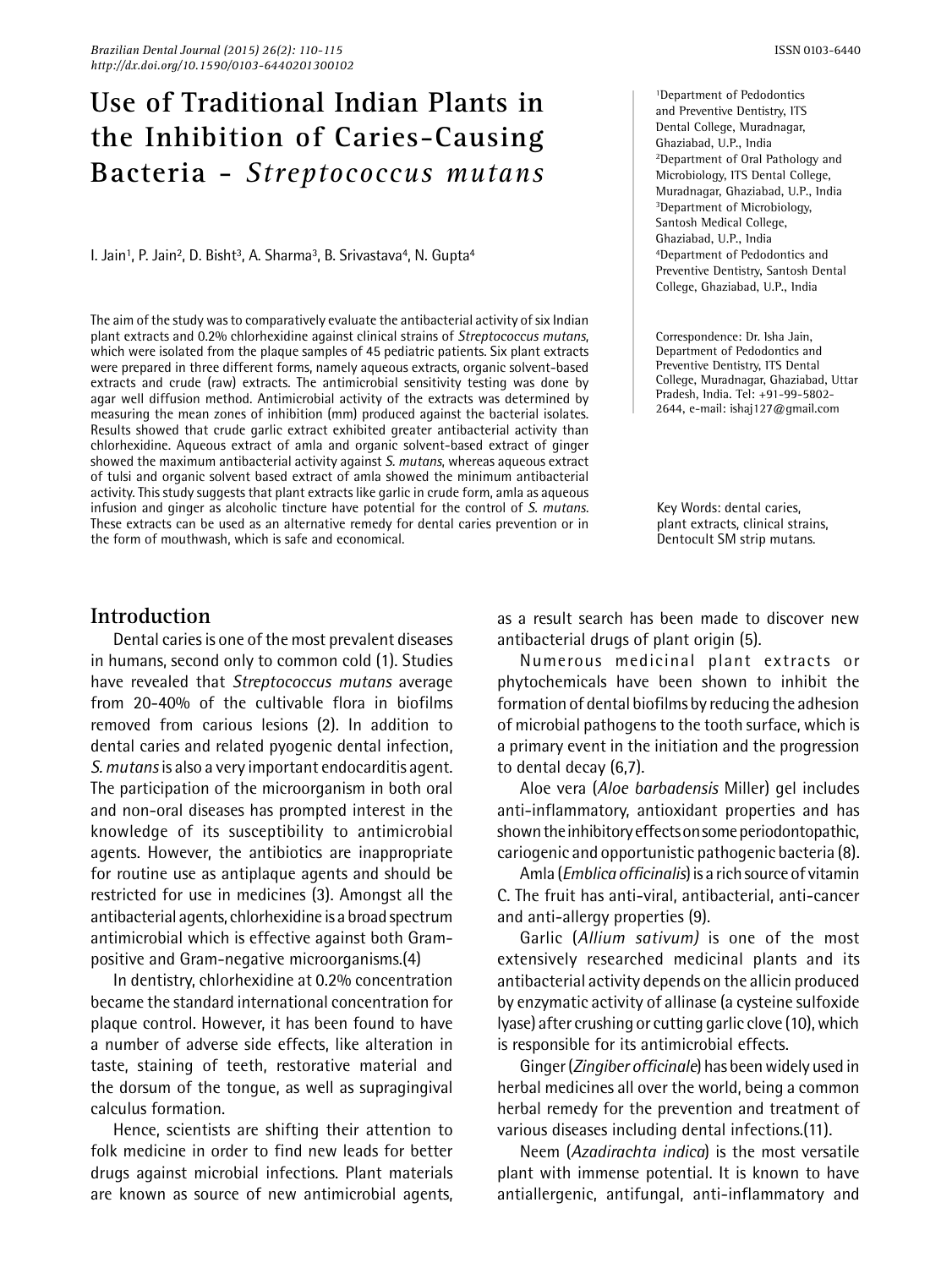other biological activities. Neem could reduce the ability of Streptococcal bacteria to colonize on the surface of teeth (12).

Tulsi (*Ocimum sanctum*) is bestowed with enormous antimicrobial substances and is used to treat a variety of illnesses. Eugenol, ursolic acid and carvacrol, the active components of Tulsi, are responsible for its antimicrobial activity (13).

The drawback in plant extracts use, in comparison with synthetic molecules, can be the time consumption, need for elaborate apparatus to isolate and characterize active molecules. The isolation of active components faces many other challenges like inconsistency of source material, obscurity in isolating active components and the cost of extraction. In addition to that, plants like ginger and garlic have shown increased risk of bleeding whereas neem and aloe vera have shown side-effects like allergic reactions (14).

The impetus of the study was paucity of literature about the comparison of antimicrobial activity of aloe vera, amla, garlic, ginger, neem and tulsi against cariescausing micro-organisms like *S. mutans*, in addition to being feasible, cost-effective and possessing known medicinal properties. Chlorhexidine is still being used as a gold standard against which other antimicrobial agents are compared.

Therefore, in the present research, attempt was made to compare the antibacterial susceptibility of six Indian plants (Aloe vera, Amla, Garlic, Ginger, Neem and Tulsi) with that of chlorhexidine against the clinical isolates of pioneer bacteria in dental caries - *S. mutans* - by the agar well diffusion method.

## **Material and Methods**

The study was conducted on 45 children with age ranging from 3 to 15 years for procurement of clinical strains of *S. mutans*, who belonged to either Grade 2 or Grade 3 of caries susceptibility, obtained using the Dentocult SM strip mutans kit. Parents of selected patient were made aware of the experimental design and written informed consent was obtained before the study.

#### *Preparation of the Extracts*

Preparation of crude, aqueous and organic solvent based extracts was done by following the method of extraction, mentioned in one of our similar study (15).

Crude (raw) extracts were prepared by finely grinding the raw selected plant parts (Aloe vera leaves, Amla fruits, Garlic bulbs, Ginger rhizomes, Neem and Tulsi leaves) which were later filtered to obtain a homogenous mixture. The filtrate was then

used for antimicrobial sensitivity.

Dried powder of the selected plant parts (10 g) were heated in distilled water for 6 h at slow heat, which was later filtered and centrifuged at 5,000 rpm for 15 min to obtain aqueous extracts. The supernatant was concentrated to make the final volume one-fourth of the original volume.

Successive extraction of these powders (10 g) was done with the help of Soxhlet apparatus in different organic solvents (chloroform, acetone, ethanol) with increasing polarity of the solvent at 80 °C for 8 h. Eventually, all the extracts dissolved in various solvents were mixed together to obtain a final extract, which was later concentrated using a rotary evaporator.

The extracts were autoclaved and stored at 4 °C in airtight bottles for further use. Finally, 2 mL of stored plant extracts were dissolved in 1 L of dimethyl sulfoxide (organic solvent-based extracts) and sterile distilled water (aqueous extracts) to make the final plant extract to be tested using antimicrobial assay.

#### *Sample Collection*

The samples were collected as per the instructions given in the Dentocult SM Strip Mutans Kit. (Orion Diagnostica, Espoo, Finland) (16). A bacitracin disk was placed in the selective culture broth 15 min prior to the sample collection and the vials were closed tightly. The test strips were then inoculated according to the type of sample, i.e., square tipped test strip is for the plaque sample and round tipped test strip for the salivary sample.

Plaque samples were collected aseptically by sterile toothpicks from the interproximal site and tooth surface of the carious teeth, and were spread thoroughly but gently on the four sites of the rough surface of the square-tipped test strip.

The strips were placed with the smooth surfaces clipped and attached to the cap, in the selective culture broth. The vials were then labeled with the patient's name and age and incubated in an upright position at 37 °C for 48 h with the cap open one quarter of a turn to allow the growth of the organisms.

The adherent mutans streptococci appeared as light to dark blue, elevated colonies on each strip. The number of colony forming units on a predetermined area of the strip (10×8 mm, strip width) were counted under 10× magnification in square tipped (for plaque sample) strip. The strips were checked and grades were classified according to the density of the *S. mutans*  colonies compared with the standard model chart.

The samples were then subcultured from the test strips by picking up a single blue colored colony onto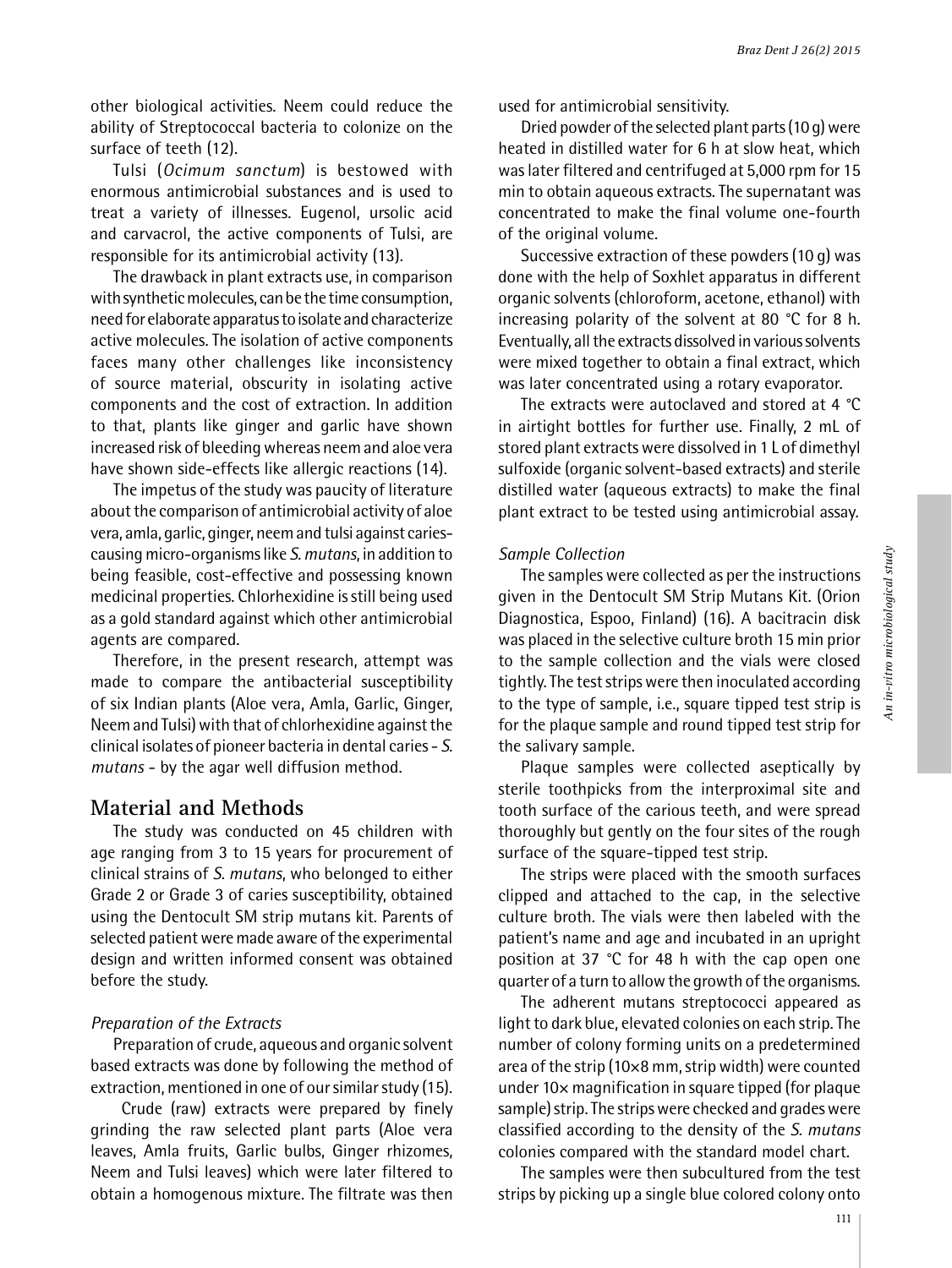the surface of blood agar and incubated aerobically at 37 °C for 24 h to confirm the isolation of *S. mutans*. It was then phenotypically identified using standard microbiological methods like Gram staining, catalase test and other confirmatory biochemical tests. A suspension of peptone water broth was made and adjusted spectrophotometrically to an optical density of 560 nm corresponding to match the turbidity of McFarland 0.5 scale  $[1.5 \times 10^8 \text{ colony-forming unit}]$ per milliliter (CFU mL-1)] and later incubated at 37 ºC for 24 h.

The agar well diffusion method was employed, where the freshly prepared inoculate containing the bacterial isolates in 10 mL of sterile peptone water broth (Himedia Laboratory Pvt. Ltd., Mumbai, India) was spread uniformly over the surface of 20 mL of Mueller Hinton Agar plate (Himedia) using sterile cotton swabs. Seven wells (6-plant extracts, 1-positive or negative control) of 6 mm diameter were bored and 100 µL of different extracts were dropped into each well in the plate using a micropipette. The plates were incubated at an upright position at 37 ºC for 24 h. Antimicrobial activity of the extracts was determined by measuring the mean zones of inhibition in millimeter for the bacterial isolates.

I. Jain et al. *I. Jain et al.*

Zones of microbial inhibition around the wells containing the test material were measured with a pair of vernier calipers and recorded after the incubation. The shortest distance (mm) from one point of microbial growth to another around the well was considered as the 'zone of inhibition'. (The diameter of zones of inhibition comprises the diameter of each well, 6 mm, as well). The measurements were repeated four times and their mean was taken as the final measurement.

The size of the zone of inhibition determined the effectiveness of the plant extract in inhibiting the *S. mutans* growth. The plant extract's antibacterial

property is most evident when the zone of inhibition is larger. If the zone of inhibition is larger, the effect of the plant extract is high, even at lower concentrations of plant extract. The test was also confirmed using negative controls (control for solvent extract: dimethyl sulfoxide; control for aqueous extract: sterile distilled water), which had no antibacterial effect on *S. mutans*. All assays were performed under aseptic conditions and experiment was repeated three times using three separate culture plates with inocula derived from the same initial pure culture.

#### *Statistical Analysis*

All the data were entered into an Excel Spreadsheet – 2007 version (Microsoft Inc., Redmond, WA, USA) and then imported to SPSS (Statistical Package for Social Sciences) version 16.0. Data were expressed as mean ± S.D. (standard deviation). **ANOVA** was used for inter-group comparisons and post hoc Bonferroni was used for intra-group comparisons.

## **Results**

Chlorhexidine had the maximum antibacterial efficacy against *S. mutans* as a positive control. The results showed that the maximum inhibitory activity was shown by garlic, and the minimum inhibitory activity was shown by amla, whereas aloe vera, ginger, neem and tulsi showed relatively no inhibitions in crude form (Table 1).

In context of organic solvent-based extracts, ginger was most and amla was least effective of all the extracts (Table 1).

Among the aqueous extracts, amla showed the maximum inhibitory activity and tulsi showed the minimum inhibitory activity against the strains of *S. mutans* (Table 1). No zone of inhibition was observed with distilled water and dimethyl sulfoxide.

| Plant extracts          | Number of samples | Crude form            | Organic solvent form | Aqueous form         | p value |
|-------------------------|-------------------|-----------------------|----------------------|----------------------|---------|
| Chlorhexidine (control) | 45                | $20.07 \pm 1.13$ (HS) | $20.02+0.22$ (HS)    | $20.09 + 0.79$ (HS)  | 0.00    |
| Aloe vera               | 45                | $6.38 + 0.68$ (R)     | $14.89 + 1.19$ (S)   | $12.09 + 1.69$ (S)   |         |
| Amla                    | 45                | $13.22 \pm 1.53$ (1)  | $10.27 \pm 1.23$ (1) | $17.96 + 1.67$ (S)   |         |
| Garlic                  | 45                | $20.87 + 0.89$ (HS)   | $11.93 + 1.49$ (1)   | $15.29 + 1.68$ (S)   |         |
| Ginger                  | 45                | $6.16 + 0.36$ (R)     | $17.58 + 1.36$ (S)   | $13.82 \pm 1.12$ (1) |         |
| Neem                    | 45                | $6.42+0.86$ (R)       | $13.78 \pm 1.14$ (1) | $16.67 + 1.32$ (S)   |         |
| Tulsi                   | 45                | 6.31 $\pm$ 0.55 (R)   | $16.53 + 1.25$ (S)   | $11.07 + 1.37$ (1)   |         |

Table 1. Mean zone of microbial growth inhibition (mm) (mean±standard deviation) provided by different plant extracts in different formulations

HS=Highly susceptible (≥20 mm), S=Susceptible (≥14 mm), I=Intermediate (8-14 mm), R=Resistant (≤8.0 mm).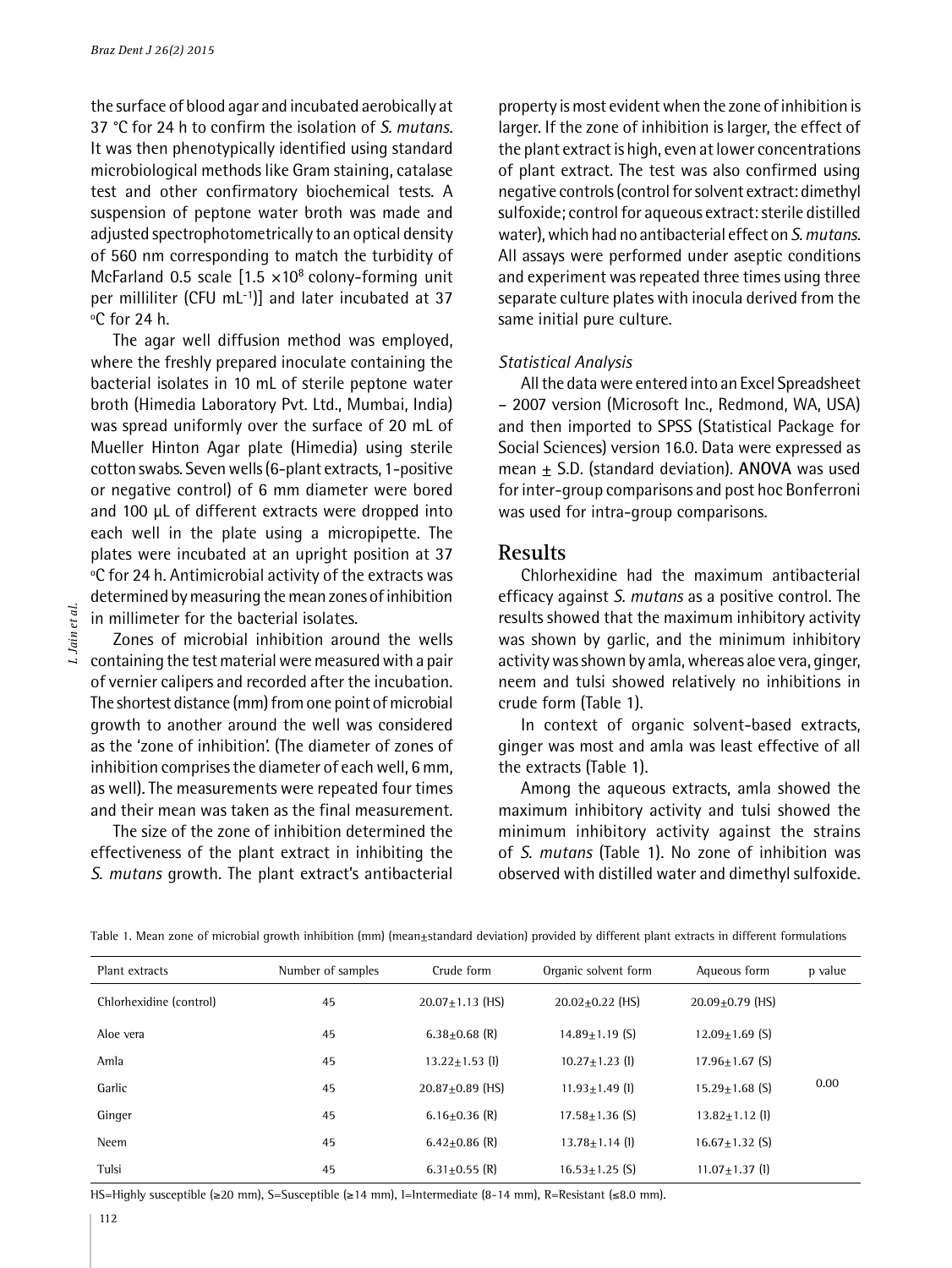ANOVA depicted significant difference amongst all the groups. Post hoc Bonferroni test also revealed statistically significant differences in intra group comparisons.

## **Discussion**

A rekindled interest in the pharmaceutical importance of plants has led to the discovery and adoption of plant extracts as its global need comes from the prevalence of oral diseases, increased resistance by bacteria to antibiotics, adverse affects of certain antibacterial agents currently used in dentistry and financial considerations in developing countries (17).

The design criterion for this research was to identify the leads, determining antibacterial susceptibility and preliminary screening of the plant extracts. The results of the agar diffusion test are **"**qualitative**"**  in the category of susceptibility (i.e. susceptible, intermediate or resistant) rather than quantitatively determining the minimum inhibitory concentration (MIC). However, high activity in the agar diffusion assay does not necessarily correlate to low MIC values in the microtitre plate method (18).

The major challenges associated with screening of natural products for antibacterial activity could be summarized as follows: the viscosity or hydrophobicity associated with essential oils or active components creates difficulty in obtaining a stable dispersion of the oils in aqueous media; the problems associated with the diffusion of lipophilic oil components through agar; the determination of the number of viable bacteria remaining after incubation with the oily component (broth dilution method).

Hence, in the present study, agar well diffusion method was chosen and dissolution of solvent based extracts was done in dimethyl sulfoxide (DMSO) which is miscible with both organic solvents and aqueous media. It works as a surfactant that easily gets penetrated in the agar. Since it is also an oxidizing agent, it neutralizes the antiseptic effect of ethanol. To confirm the effect of dimethyl sulfoxide, it was also evaluated against the bacterial isolates as negative control. DMSO was used as a solvent for plant extracts. It is a highly polar aprotic solvent, which is capable of dissolving both polar and nonpolar components. It has a proven safety record in humans, is an effective cell penetration enhancer and helps to bring out the properties of all the components of the herb being dissolved. DMSO showed no antibacterial activity in the agar diffusion test (19).

Successive isolation of botanical compounds

from plant material largely depends on the type of solvent used in the extraction procedure. Traditionally, water is used as a universal solvent for plant extract preparation, but Parekh and Chanda (20) found that plant extracts prepared with methanol and ethanol as solvents provided consistent antimicrobial activity. However, some studies demonstrated a comparable antimicrobial activity of aqueous extract with their alcoholic extract.

The active components of aloe vera are aloin and aloe-emodin. They inhibit protein synthesis by bacterial cells, which explains the antimicrobial activity of aloe vera (8). Whereas flavonoids present in amla have anti glucosyl-transferase activity in addition to the binding of active components to the proteins associated with the cell surface of bacteria (9). Likewise, the antibacterial activity of garlic is widely attributed to allicin, which interferes with RNA production and lipid synthesis that leads to improper formation of the phospholipid bilayer of the cell wall in both Gram positive and Gram negative bacteria (10). Ginger possesses gingerols responsible for the cell membrane rupture, which leads to the direct inhibition of the bacteria (11). Gallantoins present in neem is an important group of active components which is responsible for glucan inhibition and other virulence factors promoting plaque formation (12). The therapeutic potential of *Ocimum sanctum* has been found to be largely due to eugenol carvacrol, ursolic acid, methyl eugenol, caryophyllene which is responsible for the protein leakage in the bacteria, contributing to its antibacterial effect (13).

Plant extracts have shown inhibitory effect on the growth of the studied bacteria. It is therefore recommended that the nature and number of the active antibacterial principles involved in each plant extract be studied in detail. Therefore, in the present investigation, all the plant extracts were prepared using water and a mixture of organic solvents as solvents, to give equal opportunities to all the active components of that particular extract to get dissolved in the solvent according to their polarities. However, there is very scarce literature on the use of raw form of plant material against some bacterial strains, but in the present investigation, the ground plant material (whole leaves of aloe vera, fruit of amla, garlic bulbs, ginger rhizomes, neem and tulsi leaves) as such (raw form) was used to evaluate the variation in the antibacterial activity after drying and dissolution in the solvents.

This study had shown that crude extract of garlic, ethanolic extract of ginger and aqueous extract of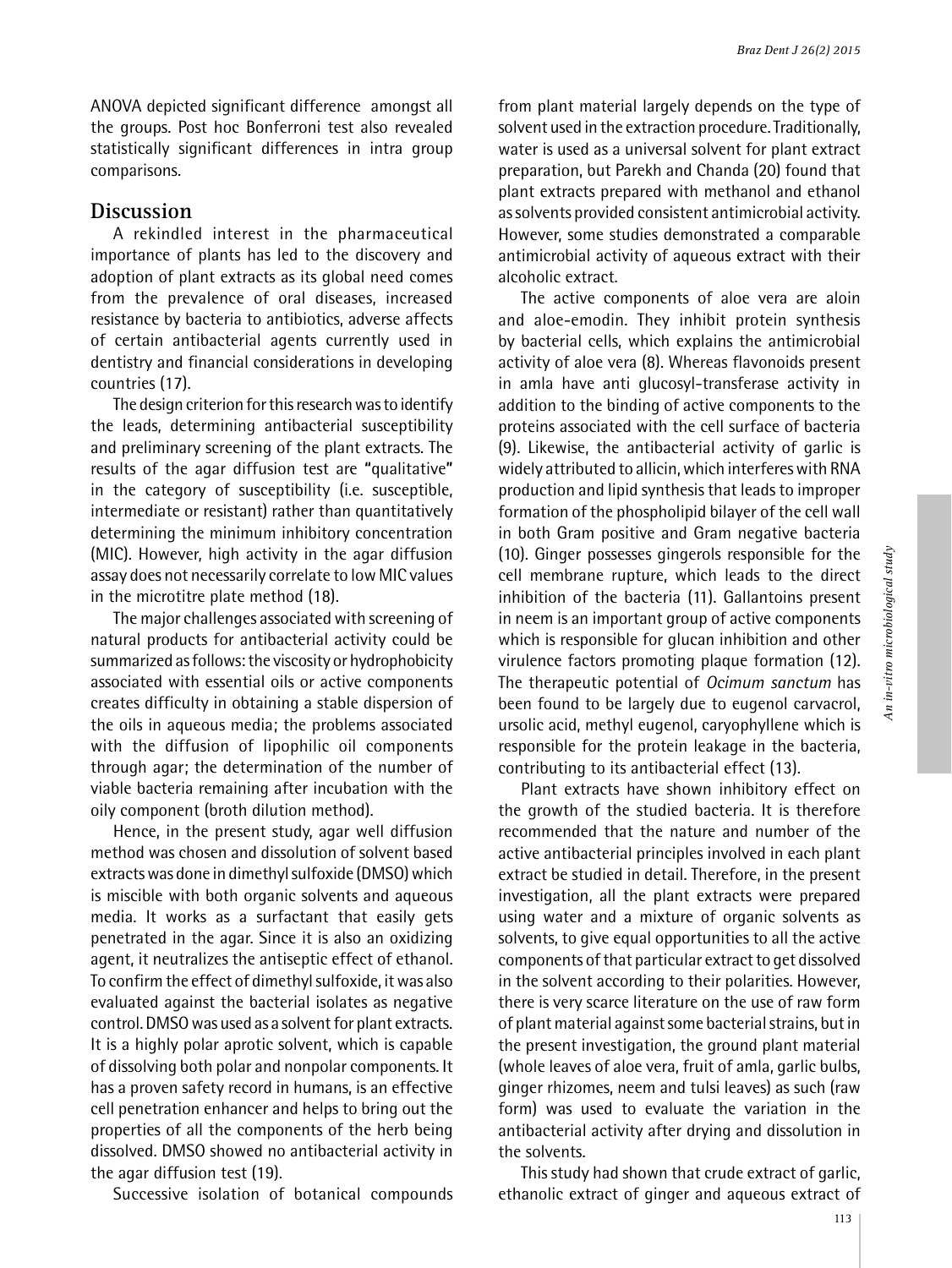amla possess reasonable activity against *S. mutans.*  Consequently, there is a high possibility of these extracts to behave as an adjuvant in the chemical control of biofilm, which is a natural habitat for the caries causing bacteria, in association with proper oral hygiene, and controlled use of fluorides in dentifrices and other oral healthcare products such as mouthwashes.

It should be pointed out that in very few studies in the literature, the antibacterial activity of herbal extracts or mouthwashes was assayed against *S. mutans.* 

All the extracts included in this study also have been generally recognized as safe (GRAS) for their intended use by U.S. Food and Drug Administration (FDA) as per 21 CFR section and 21 CFR 184.1257.

Comparisons with pertinent data from the literature indicate that, according to the methodology adopted in studies on antimicrobial activity of plants, the most diverse results can be obtained. Various clinical trials on human beings have recommended the usage of all the six extracts in different forms for the treatment of several ailments.

Similar clinical studies have revealed the role of garlic juice results were shown by Kivanc et al. (21), where fresh garlic juice had the maximum inhibitory activity against all the tested bacteria, viz *Bacillus cereus, B. subtilis, Escherichia Coli, Staphylococcus aureus*, etc. The results were also agree with the study by Adeshina (22) where fresh ginger juice showed no antibacterial activity against *Porphyromonas aeruginosa, S. aureus, E. coli* and with another study done by Azu et al. (23) on antimicrobial efficacy of ethanolic and aqueous extracts of ginger on *S. aureus*  and *P. aeruginosa*, indicating that active components of ginger extracts dissolved easily in organic solvents rather than in distilled water.

But the present results of amla extracts were in disparity with the study by Sharma et al. (24), which demonstrated the limited effectiveness of aqueous extracts of amla than its organic solvent variant against *S. aureus, B. cereus, B. subtilis* and *E. coli.* Although the bacteria used in the studies are different, all the results correspond to the theory that the active components present in this extract have the capability of destroying bacterial cell wall, which will inevitably inhibit the growth of bacteria. Hence, this plant can be used to discover bioactive natural products that may serve as leads in the development of new pharmaceuticals that address unmet therapeutic needs.

Although the information from all these clinical

studies are not strictly relevant to the caries control, the safe use of the extracts for the treatment of various human ailments and in food products generally implies that their use will most likely be safe for caries control. The evaluation of toxicity and allergic potential of these plant extracts was not included as part of this study. Hence, a conclusive comment on the toxicity and allergic potential of these plant extracts cannot be made. However, further studies are required to isolate and identify their active compounds and their influence on disruption of planktonic or biofilm formation to prevent and control caries and periodontal diseases.

The proposed trial of the extracts shall result in their clinical validation for the prevention of dental caries. Clinical proof of efficacy can then be used in marketing of the plant extracts as therapeutic agents. Industry and commercial partners will facilitate commercialization of these plant extracts, in the form of dry extracts or oils, should clinical efficacy be demonstrated.

In conclusion, the results obtained confirm the traditional anticipation of the antimicrobial effectiveness and therapeutic applications of the examined plants. To the best of knowledge, as few studies have been done on antimicrobial effects of Indian medicinal plants against oral pathogen (*S. mutans*), it is better that the effect of herbal extracts on other oral bacteria that have cariogenic activity be studied. Because of the antimicrobial effects of some medicinal plants, which have minimal side effects in comparison with chemical drugs, more *in vivo* and *in vitro* investigations about the oral cavity flora may be recommended. It is suggested that more research should be carried out to find plants with antimicrobial activity for producing herbal mouthwashes, which can have comparable preventive potential to the synthetic agents.

Over the ages, the whole dental fraternity has been relying on some modes of prevention of dental caries such as various gels, varnishes, mouthwashes, chemicals, etc. Besides a number of side effects associated with them, these chemotherapeutic drugs are unaffordable to a large mass of population in developing countries.

As synthetic mouthwashes and gels like chlorhexidine have the risk of ingestion in very small children, hence a natural alternative is contemplated which is safe, economical and feasible.

The observations in the present investigation can facilitate in forming the basis for further phytochemical studies to isolate active compounds,